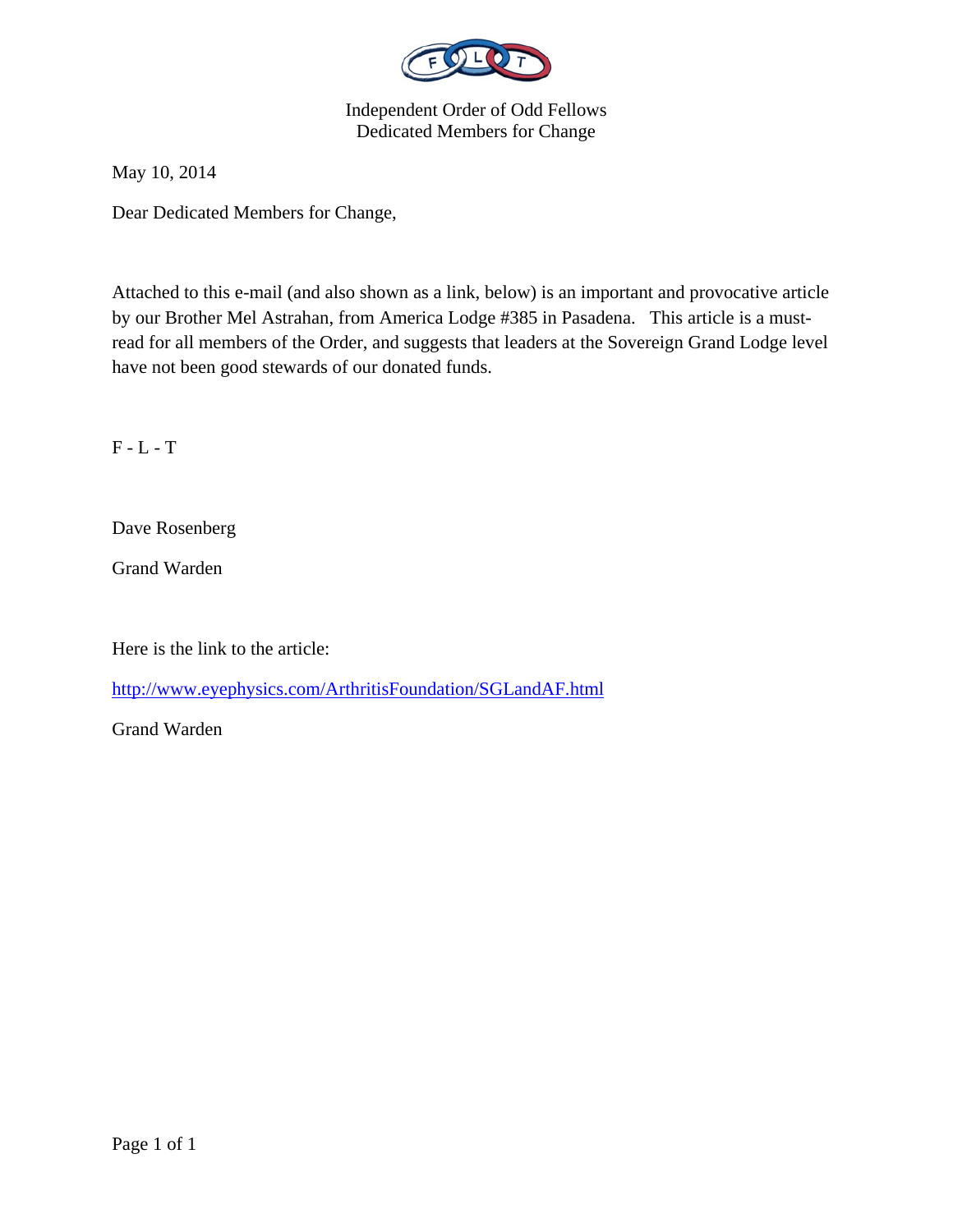## **Failure At The Top**

by Melvin Astrahan, PhD, America Lodge, #385, Pasadena, CA

In the summer of 2012 I attended our Sovereign Grand Lodge (SGL) session which was held in Cincinnati Ohio. At that meeting I observed the presentation of a donation from the IOOF to the **Arthritis Foundation** (AF) of, as I recall, nearly three quarters of a million dollars. In return for our donation, which ranks in the top-ten donations received by the AF that year, we received a single line of recognition in their annual report in the half-million to one million dollar bracket. All of the other donors at that level were major medical equipment and pharmaceutical corporations. A middle-management representative of the AF was in attendance to receive our gift.

I was amazed that our Order, with its generally aging and shrinking membership, could afford to make such a large contribution to a single entity. I have since done some research into the operations of the AF and this is what I have learned.

The AF has been steadily declining in revenue for at least the past decade. For example, in 2004 their revenue was reported as \$122 million, in 2008 it was \$62 million, in 2012 it was \$47 million (see Table 2). That makes our donation about 1.5% of their total income that year. What does the AF do with our money?

The mission statement of the AF is "to improve lives through leadership in the prevention, control and cure of arthritis and related diseases." Below is an excerpt from the AF audited expense report for 2012. Total expenses were about \$55 million dollars, on revenues of about \$47 million, so a **loss** of about 8 million dollars. The AF expenses related to arthritis research were 7.7 million dollars, which was about 14% of their total expenses for that year. The AF spent about 12 million on salaries and another \$12 million on direct response marketing. The total income generated by that direct response marketing campaign was about \$14 million, a "profit" of about \$2 million. This means that the companies that conducted the marketing campaigns kept roughly 86% of the money they raised on behalf of the AF. Arthritis researchers could have had an additional \$10 million available if the AF had simply directed those \$12 million direct marketing dollars towards research.

### **Table 1: from 2012-National-Office-Audited-Financials.pdf**

**ARTHRITIS FOUNDATION, INC. NATIONAL OFFICE Statement of Functional Expenses** 

Year Ended December 31, 2012 with Summarized Financial Information for the Year Ended December 31, 2011

|                                             | <b>PROGRAM SERVICES</b> |                 |                      |                 |                   | <b>SUPPORTING SERVICES</b> |                |                 |                  |                 |
|---------------------------------------------|-------------------------|-----------------|----------------------|-----------------|-------------------|----------------------------|----------------|-----------------|------------------|-----------------|
|                                             |                         | Public          | Professional         | Patient and     | Total             |                            |                | Total           |                  |                 |
|                                             |                         | Health          | <b>Education</b> and | Community       | Program           |                            | Management     | Supporting      |                  | Totals          |
|                                             | Research                | Education       | Training             | <b>Services</b> | <b>Services</b>   | Fundraising                | and General    | <b>Services</b> | 2012             | 2011            |
| <b>Expenses</b>                             |                         |                 |                      |                 |                   |                            |                |                 |                  |                 |
| Research grants and awards                  | 7,668,746<br>s          | 68,440<br>-S    | 640<br>- S           | s<br>26,560     | 7,764,386 S<br>-S | 7,890 S                    | 2,410 S        | 10,300          | 7,774,686<br>s   | 8,475,600<br>-S |
| <b>Salaries</b>                             | 845,376                 | 4,244,628       | 167,918              | 1,872,635       | 7,130,557         | 1,920,345                  | 3,598,867      | 5,519,212       | 12,649,769       | 11,215,404      |
| Payroll taxes                               | 56,674                  | 299,061         | 12,619               | 135,373         | 503,727           | 133,149                    | 247,092        | 380,241         | 883,968          | 791,682         |
| <b>Employee benefits</b>                    | 135,995                 | 678,176         | 29,475               | 303,790         | 1,147,436         | 277,433                    | 504,019        | 781,452         | 1,928,888        | 1,793,326       |
| Advertising commissions                     |                         | 328,113         | ٠                    | 315,247         | 643,360           | ٠                          | ٠              | ٠               | 643,360          | 713,635         |
| Data processing and accounting services     | 82,040                  | 437,989         | 22,925               | 185,339         | 728,293           | 116,248                    | 454,209        | 570,457         | 1,298,750        | 1,301,319       |
| Professional fees and contract services     | 392,364                 | 3,731,143       | 44,935               | 1,151,407       | 5,319,849         | 274,801                    | 403,407        | 678,208         | 5,998,057        | 6,904,227       |
| Professional services - contributed         | 265,314                 |                 | ٠                    | $\blacksquare$  | 265,314           | 14,113                     | 2,823          | 16,936          | 282,250          | 171,860         |
| <b>Supplies</b>                             | 17,223                  | 77,627          | 2,974                | 27,956          | 125,780           | 26,549                     | 27,220         | 53,769          | 179,549          | 177,011         |
| Printing, publications, and artwork         | 14,986                  | 1,218,876       | 4,769                | 931,976         | 2,170,607         | 45,962                     | 10,982         | 56,944          | 2,227,551        | 2,870,847       |
| Materials expenses                          | 4,213                   | 208,569         | 1,536                | 189,782         | 404,100           | 41,019                     | 4,387          | 45,406          | 449,506          | 437,987         |
| Membership/direct response marketing        | 234.532                 | 8,998,642       | 117,266              | 187,626         | 9,538,066         | 2,242,102                  | 117,266        | 2,359,368       | 11,897,434       | 11,761,779      |
| Corporate direct                            | 18,432                  | 93,836          | 6,702                | 6,702           | 125,672           | 33,512                     | 8,378          | 41,890          | 167,562          | 136,495         |
| Fulfillment                                 | ٠                       | 374,492         | ٠                    | 350,491         | 724,983           |                            | ٠              | ٠               | 724,983          | 765,627         |
| Postage, shipping, and delivery             | 9,975                   | 1,104,622       | 1,351                | 975,340         | 2,091,288         | 18,508                     | 23,065         | 41,573          | 2,132,861        | 2,387,952       |
| Telephone                                   | 21,837                  | 100,770         | 17,121               | 73,931          | 213,659           | 87,421                     | 306,811        | 394,232         | 607,891          | 510,988         |
| Occupancy                                   | 77,787                  | 176,045         | 4,094                | 61,411          | 319,337           | 45,035                     | 45,035         | 90,070          | 409,407          | 430,964         |
| Insurance                                   | 33,016                  | 74,720          | 1,738                | 26,065          | 135,539           | 19,115                     | 19,115         | 38.230          | 173,769          | 165,714         |
| Staff travel                                | 76,443                  | 169,924         | 2,788                | 77,792          | 326,947           | 163,745                    | 74,317         | 238,062         | 565,009          | 540,655         |
| Volunteer travel and leadership development | 107,058                 | 242,827         | 1,671                | 100,079         | 451,635           | 56,428                     | 62,825         | 119,253         | 570,888          | 484,978         |
| Meeting and conferences                     | 81,235                  | 201,552         | 3,529                | 112,351         | 398,667           | 39,124                     | 84,331         | 123,455         | 522,122          | 500,194         |
| Equipment lease and maintenance             | 24,584                  | 93,897          | 16,374               | 70,514          | 205,369           | 73,995                     | 296,846        | 370,841         | 576,210          | 814,077         |
| Membership dues and subscriptions           | 22,397                  | 93,327          | 2,493                | 22,551          | 140,768           | 28,361                     | 34,049         | 62,410          | 203,178          | 168,211         |
| Advertising                                 | 1,650                   | 520,364         | 600                  | 190,423         | 713,037           | 116,985                    | 9,131          | 126,116         | 839,153          | 704,931         |
| Miscellaneous                               | 85,014                  | 173,203         | 4,278                | 66,948          | 329,443           | 40,195                     | 42,711         | 82,906          | 412,349          | 433,183         |
| Depreciation                                | 78,339                  | 177,292         | 4,123                | 61,846          | 321,600           | 45,354                     | 45,354         | 90,708          | 412,308          | 491,241         |
| Uncollectible receivables                   | 13,845                  | 123,213         | 729                  | 101,123         | 238,910           | 8,015                      | 8,015          | 16,030          | 254,940          | 265,909         |
| <b>Total expenses</b>                       | 10,369,075<br>s         | 24,011,348<br>s | 472,648<br>s         | 7,625,258<br>s  | 42,478,329<br>s   | 5,875,404<br>s             | 6,432,665<br>s | 12,308,069<br>s | 54,786,398<br>s. | 55,415,796<br>s |

Now lets look at that \$12 million in AF salaries. In 2004, when the AF revenue was \$122 million, the CEO of the AF received a salary of \$287,000. His salary has increased substantially every year since. In 2010, when AF revenue had

**DONORS** 

#### **BREAKTHROUGH SOCIETY** \$1,000,000 and ab AbbWe Inc. Bristol-Myers Squibb

Pfizer Inc.

#### **DISCOVERY SOCIETY** \$500,000 - \$999,999

Amgen U.S.A. Inc. Bayer HealthCare LLC Genentech Genentech<br>Codd Fellows & Rebokahs<br>Codd Fellows & Rebokahs<br>Johnson & Johnson<br>Massage Envy Franchising LL<br>Massage Envy Franchising LL Massage Envy Franchising LLC Pharmavite LLC

#### **ADVANCEMENT SOCIETY** \$300,000 - \$499,999

Alpha Omicron Pi Foundation US Nutrition Inc. Zimmer inc.

#### **CENTURY SOCIETY** \$100,000 - \$299,999

.<br>Davmar Inc.<br>William & Muriel Elliott Foundation Genentech/Biogen Idec Joint Juice Inc. McNeil Consumer Healthcare,<br>Division of McNeil-PPC Inc. Novartis Pharmaceuticals<br>Corporation The Patterson Foundation nne Patterson Pooroeco<br>Peak Life LLC<br>Pratt Family Foundation Purdue University Roche Diagnostics Corporation Hoche Diagnostics Corporation<br>Schiff Nutrition Group Inc.<br>South Carolina Department of He.<br>and Environmental Control